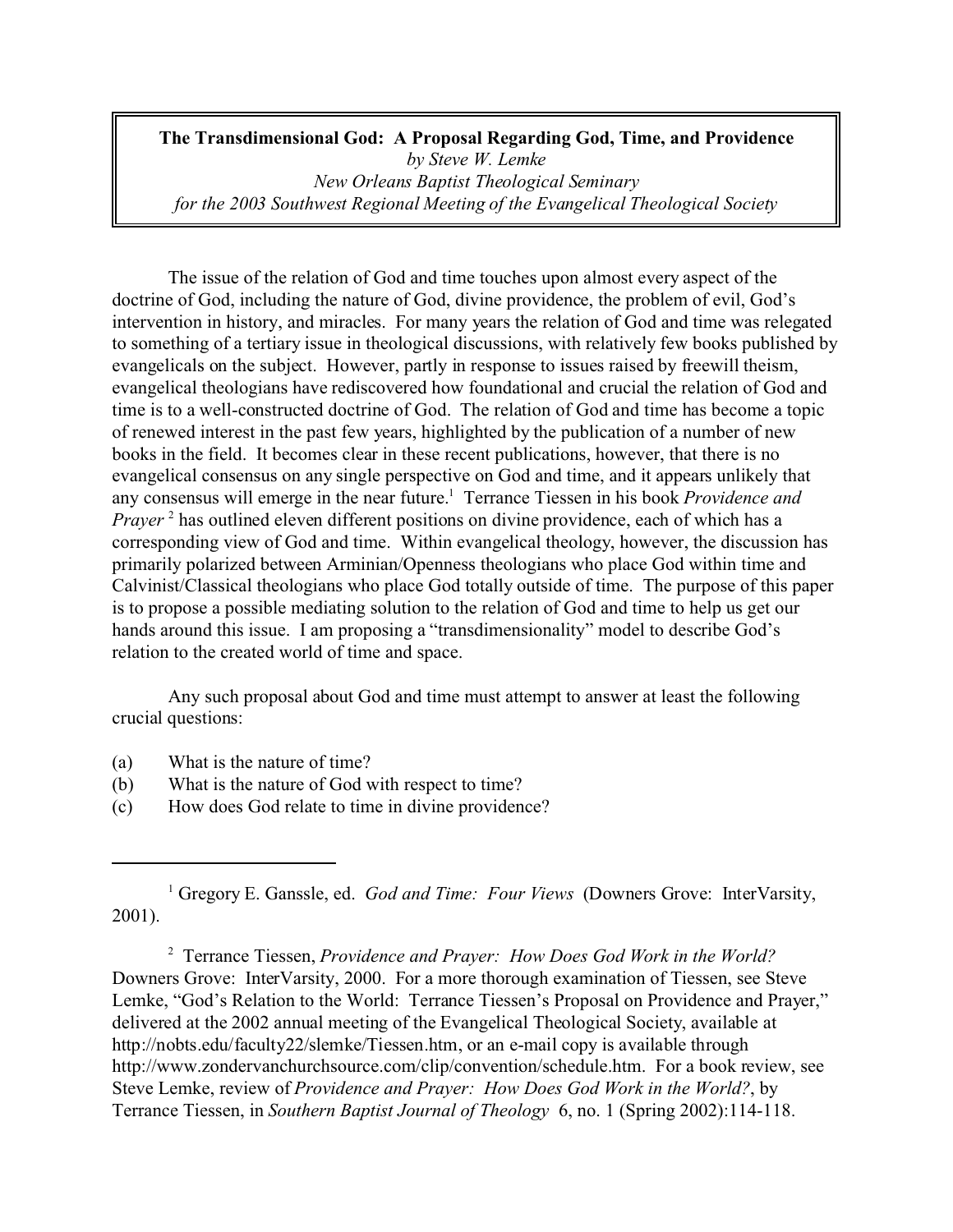# *The Nature of Time*

Grasping clearly the meaning of time is obviously propaedeutic to any meaningful discussion of the relation of God and time. Time is a primitive notion that is difficult to define without utilizing temporal terms. As William Lane Craig notes, "time cannot be analyzed in terms of non-temporal concepts."<sup>3</sup>

The New Testament utilizes two primary words in relation to time, *chronos* and *kairos*. The *chronos* concept relates to the actual chronological measurement of duration, while *kairos* focuses on the meaning or significance of time (Matt.26:18, Luke 13:56). The contrast between the meaning of these two words is illustrated in Titus 1:2-3, in which the promises of God were made "long ago" (*chronos*) but were manifested at the proper time (*kairos*). The interaction of God with the physical world is placed in a human temporal framework in the *chronos* concept, while the timing of God's providential intervention in history pertains more to the *kairos* concept. Although some Bible passages point to the cyclical patterns of nature, the primary metanarrative of Scripture is a linear view of history with a beginning, middle, and end (creation, redemption, and consummation). In this linear perspective of time, of course, the *arrow of time* is locked in the direction of the future.

A distinction is sometimes drawn between the objective and subjective perspectives on time. The *objective* dimension of time focuses on time as real, unmetered duration. Although we know from Einsteinian physics that no human measurement of time is absolute, "objective" time is metered with means external to human perspectives. The *subjective* view of time is from an internal human perspective, in which time may seem to drag by at some times and race by at other times, even though these perceptions may not be confirmed by external measuring devices.

In a fascinating book entitled *Dimensions of Time: The Structures of the Time of Humans, of the World, and of God,* Wolfgang Achtner, Stefan Kunz, and Thomas Walter<sup>4</sup> propose the thesis that the human consciousness of time has a tri-polar structure of endogenous, exogenous, and transcendent time. *Endogenous time* refers to the forms of time that arise from inward experience, particularly the biological rhythms of life. *Exogenous time* occurs as humans interact with their environment, and is evidenced in both natural time (the cyclical patterns of nature often expressed in the mythology and cultic ceremonies of various religious traditions) and social time (frameworks of time established within a society or culture to help it structure its activities). In particular, the invention of the clock in the thirteenth century revolutionized Western culture by providing a rational, linear measurement of time by which society could be organized, meeting times could be established, and work could be compensated. *Transcendent*

<sup>3</sup> William Lane Craig, *God and Eternity: Exploring God's Relationship to Time* (Wheaton: Crossway, 2001), 13.

<sup>4</sup> Wolfgang Achtner, Stefan Kunz, and Thomas Walter. *Dimensions of Time: The Structures of the Time of Humans, of the World, and of God*, trans. Arthur H. Williams, Jr. (Grand Rapids: Eerdmans, 2002).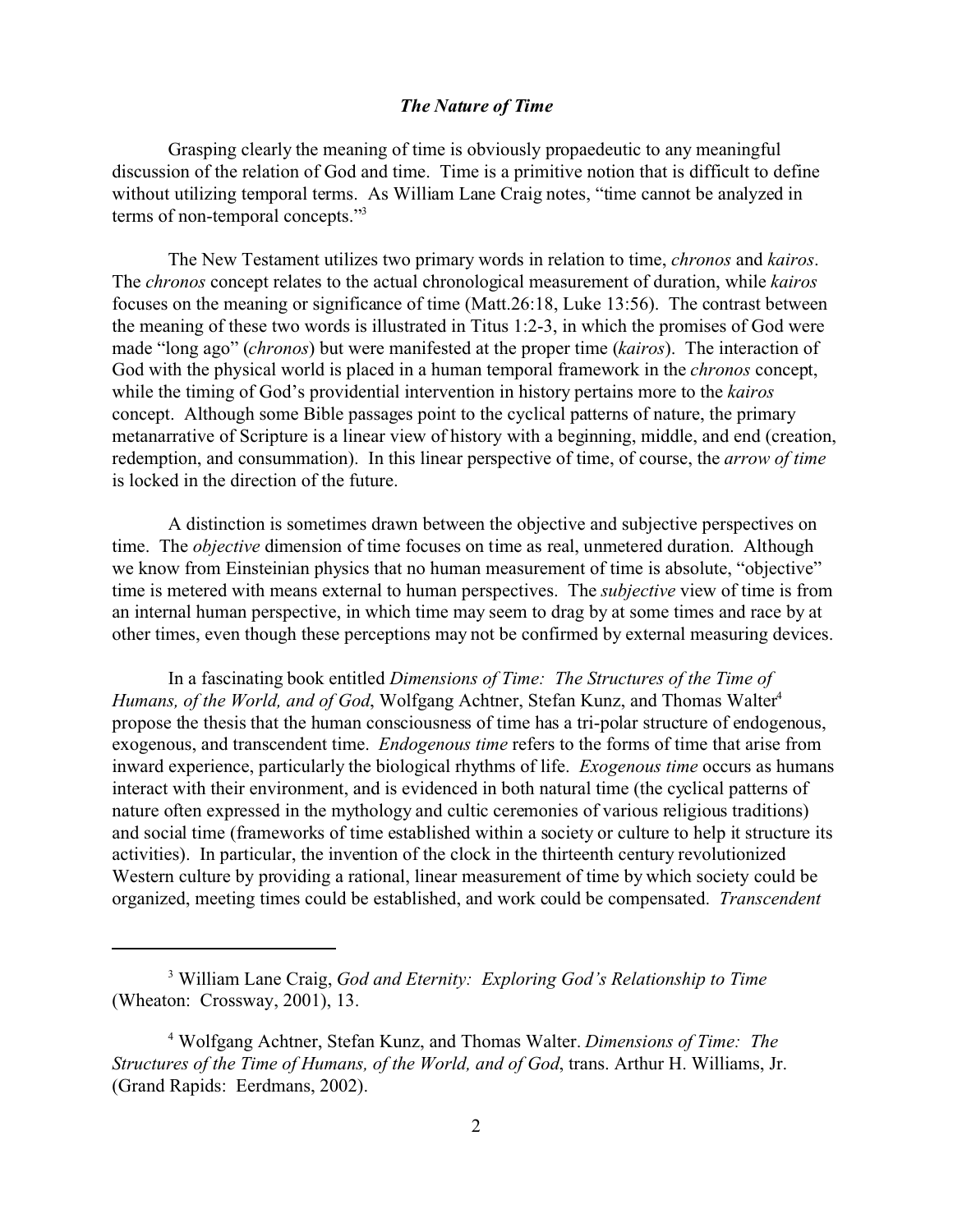*time* is the sense of timelessness that arises from mystical experience, prophetic foreshadowing, and epaphanic revelation. This threefold pattern of evolving human consciousness has the feel of a Hegelian dialectic, although the authors do not claim to use this Hegelian methodology.

Another helpful distinction is customarily drawn between time as actual duration and our human measurements of time. Isaac Newton identified *duration* as the actual sequential nature of events, which is "true, absolute, and mathematical," and *metric time* as the human measure of time that is "relative, apparent, and common time."<sup>5</sup> While Newtonian physics understood the limitations of human measurements, it understood actual duration as being absolute. The Einsteinian physics came to understand time as relative to speed and a point of reference within the timespace continuum, and thus not absolute. However, even in the Einsteinian physics it is only the quantity of time that is variable according to inertial frames of reference; the comparative relation of time remains constant (i.e., longer, shorter, before, after).

Henri Bergson drew a distinction that is similar but different from Newton's, between real duration and mathematical time. *Real duration* (time itself) is continually flowing without measurement, while *mathematical time* is a human construct or heuristic fiction visualizing time as a number of points along a time line. *Metric conventionalism* holds that all human measures of time are arbitrary, and that no such thing as absolute time exists. Newton was aware, of course, that clocks occasionally produced incorrect measures of time. But the very fact that we correct our clocks underscores the common intuition that time has an inherent metric that is objective and absolute.<sup>6</sup>

Perhaps the most significant distinction about the nature of time was proposed by J. M. E. McTaggart,<sup>7</sup> who distinguished the "A theory" and the "B theory" of time. In the "A theory" of time (also known as the "tensed" or "dynamic" view of time), the present is given a privileged position such that the present or "now" exists a way that the past and future do not. Advocates of the "A theory" of time usually advocate some variety of divine temporality, in which God's acts are within the flow of time and reflect temporal succession. In the "B theory" of time (also known as the "stasis" or "tenseless"theory), the past, present, and future are known primarily through their relationship with other events. The past is designated as past because it is "before" other events, and the future is what it is because it is "after" other events. Advocates of the "B theory" of time tend to advocate divine timelessness, in which God experiences past, present, and future events all at once in an "eternal now."

<sup>5</sup> Isaac Newton, *Principia*, trans. I. Bernard Cohen and Anne Whitman (Berkley: University of California Press, 1999), 408.

<sup>6</sup> William Lane Craig, "Response to Alan G. Padgett," in *God and Time*, ed.. Ganssle, 117-118.

<sup>7</sup> J. M. E. McTaggart, *The Nature of Existence*, vol. 2 (Cambridge: Cambridge University Press, 1927), chapter 33.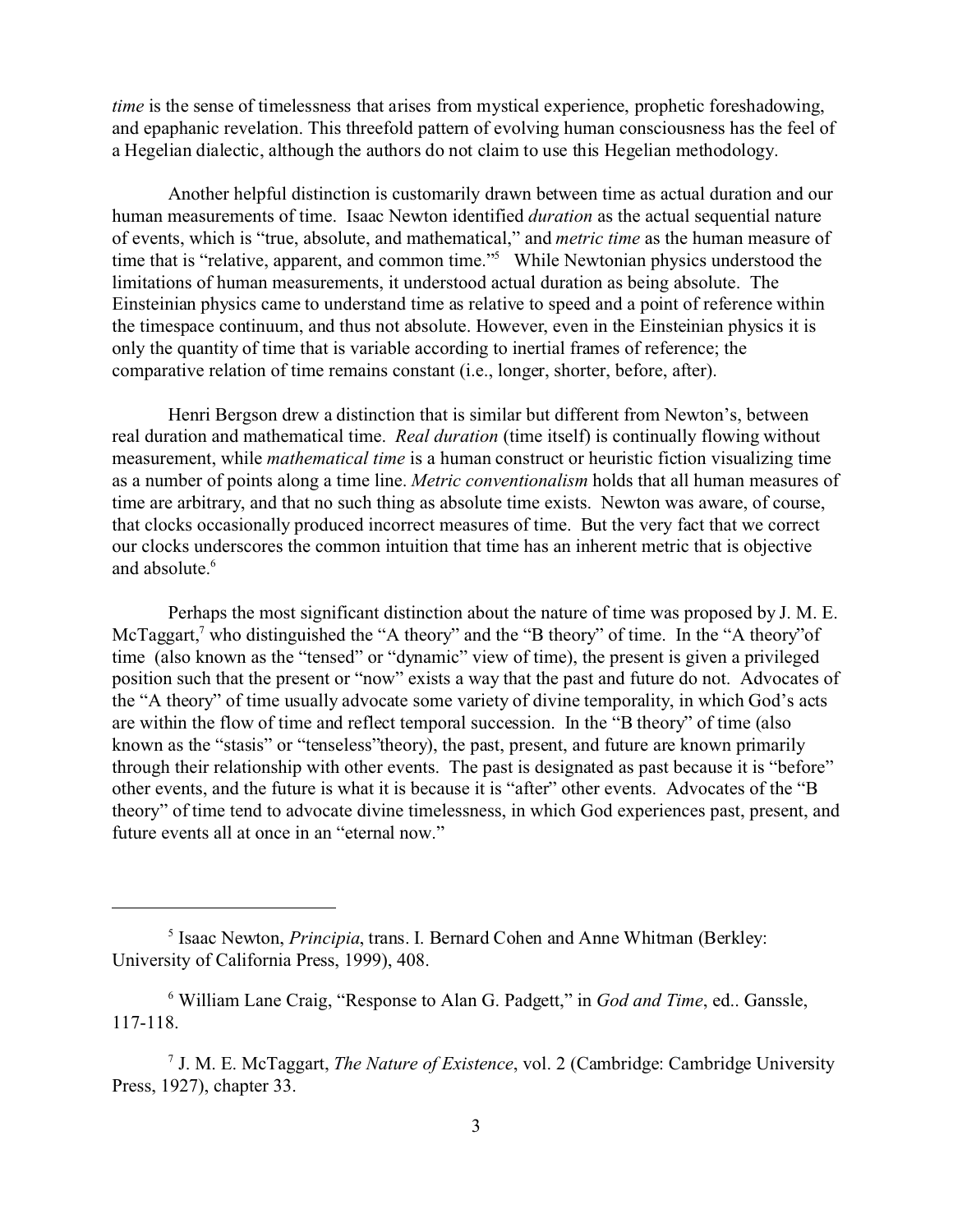# *The Nature of God in Relation to Time*

Grappling with the issue of God and time is made more difficult by the limitations of human language. This struggle to stretch human language to describe adequately God's infinite qualities is a challenge in all theological endeavors, particularly in areas dealing with the divine nature. Efforts to avoid imposing temporal references to God are stymied by use of such traditional (and meaningful) theological terms as "*fore*knowledge" or "*pre*existence." The intention of these words is to place God outside the flow of time, but the temporal indexes "fore" and "pre" have the opposite effect of placing Him within time. Again, human language is so temporally saturated that we have no adequate language to express the situation of being outside the timespace continuum.

Theologically, there is something not unlike a Euthyphro problem regarding the relation of God and time. Which is prior, God or time? Is time what it is because it is a reflection of an aspect of the nature of God, or is time simply a phenomenon of the created world? Scripture speaks of God as being a God of order (Gen. 1:1-5, John 1:1-4, 1 Cor. 14:33, 40), but also clearly identifies Him as the Creator of time (Gen 1:14-18). If time is merely an aspect of the created order, is it true, as the old gospel hymn asserts, that when the trumpet of the Lord shall sound that "time shall be no more"?

 With respect to the doctrine of God, the key question is whether God is in or out of time. The two poles of thought are temporalist and atemporalist notions of God's nature. *Temporalist* notions of God place Him within the flow of sequential events, while *atemporalist* theories of God place Him outside of time in the "eternal now."

#### *Atemporalism*

The traditional Christian perspective is *atemporalism* or *eternalism*, which asserts that God is timeless. Held by Augustine, Boethius, Thomas Aquinas, and Paul Helm, atemporalism holds that it is misleading to say that God knows things "ahead of time" or "in advance" because to do so would place Him within the stream of time, making Him another temporal being subject to time. God knows everything simultaneously in the "eternal now" or "eternal present." God is a simple unity, not divisible into time and space; and thus He does not have temporal location or temporal duration. From this perspective, God's relation to time is illustrated by analogies such as the center of a circle being equidistant from all points on the circle; an author or film director's perspective compared with that of the reader or viewer; or the perspective of someone on a mountain compared with that of people along a road beneath the mountain. The atemporalism of thinkers such as Paul Helm is inextricably bound to the doctrines of divine simplicity, immutability, and impassibility. From this perspective, God would not be God if he were to "experience" time or change.

Eleonore Stump and Norman Kretzmann have proposed a model of atemporalism which maintains God's atemporality but also allows Him to intervene providentially in time. God exists in the "timeless now" or in "timeless simultaneity"which is characterized by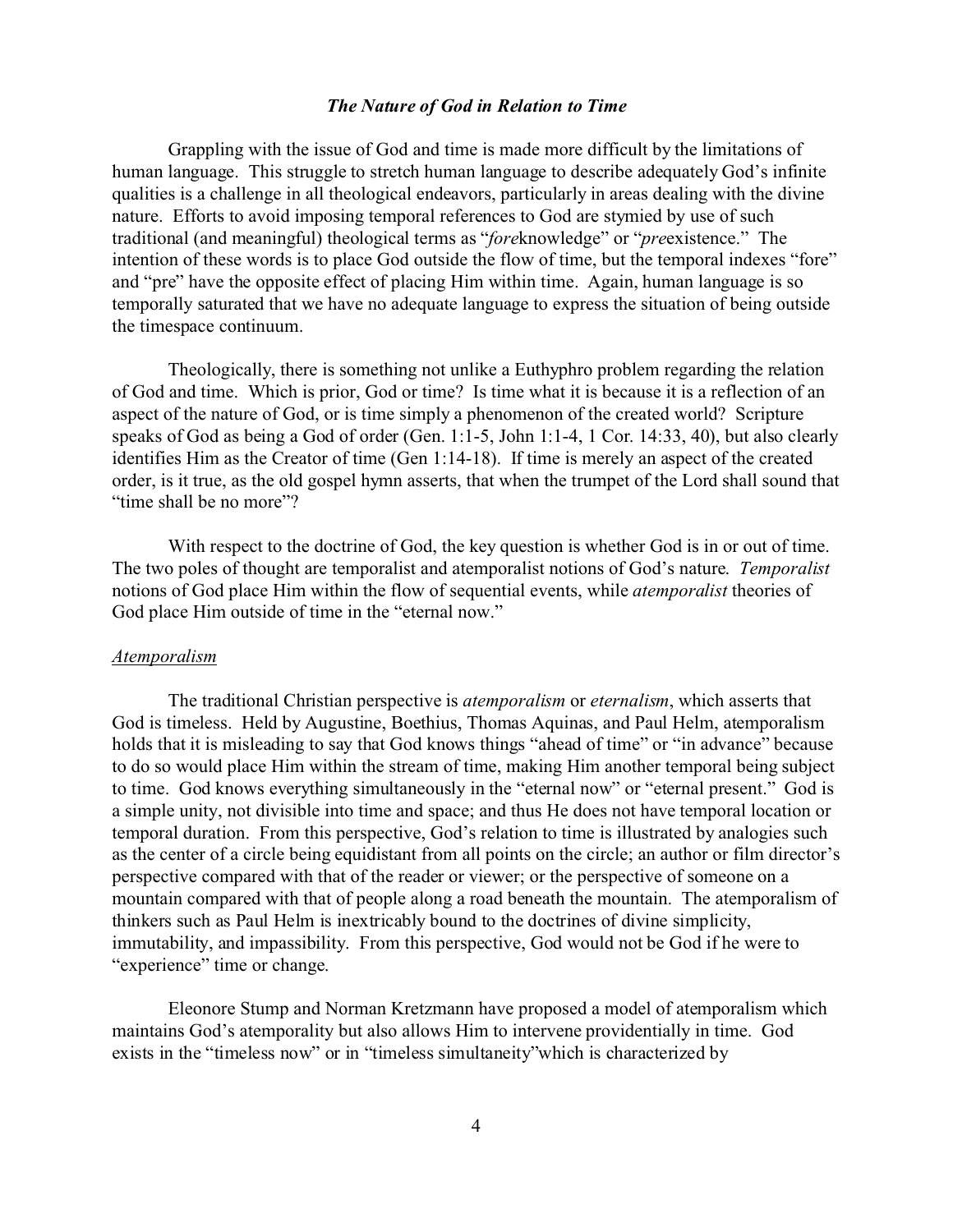ET-simultaneity (i.e., the eternal and temporal take place simultaneously). $8$  They do not understand these terms to be understood literally but rather as relating metaphorically to temporal duration or simultaneity. Their suggestion is that God is atemporalist in His nature, but His actions can be dated from a human perspective in metric time. In defense of this thesis, Stump and Kretzmann provide the account of Aleph, a linear possible world that is merely single dimensional, i.e., only differentiated by "ahead" or "behind." Monica, however, lives outside the Alephian world, and can see all along the Alephian time line. In a similar way, say Stump and Kretzmann, God can see the entire dimension of human linear time.<sup>9</sup> Brian Leftow has proposed a similar but different model of eternal duration as "quasi-temporal eternity" (QTE), in which all events are seen through God's frame of reference in timeless eternity.<sup>10</sup>

### *Mediating Views: Omnitemporalism, Relative Timelessness, Metatemporalism*

Several theologians and philosophers have proposed mediating positions between divine temporalism and atemporalism. William Lane Craig has proposed a novel mediating approach that he has labeled *omnitemporality*. <sup>11</sup> Craig agrees that God is best described as atemporal "before" or without God as creation, but He is temporalist after creation with a dynamic perspective on time.

Alan Padgett advocates the *relative timelessness* perspective in which God exists in a timeless eternity that flows from His being, but God can nonetheless respond to the temporal world.<sup>12</sup> God's timelessness is relative to the measurable time of this space-time universe, but is temporal relative to the metaphysical time that flows from His nature. In Padgett's model, God is timeless with regard to physical time but temporal with relation to metaphysical time (of which He is the ground, and which imposes no limits on Him).

9 Stump and Kretzmann, "Eternity, Awareness, and Action," 470-473.

<sup>10</sup> Brian Leftow, *Time and Eternity* (Ithaca: Cornell University Press, 1989), 225-226, 234-235.

<sup>11</sup> William Lane Craig, "Timelessness and Omnitemporality," in *God and Time*, ed. Ganssle, 129-186. Interestingly enough, Clark Pinnock proposes essentially the same view as Craig's perspective: "The really important thing to say is that at least from the moment of creation, God enters into temporal relations with his creatures. One might speculate that God is timeless without creation and temporal subsequent to creation." Clark Pinnock, *Most Moved Mover: A Theology of God's Openness* (Grand Rapids: Baker, 2001), 98.

<sup>12</sup> Alan G. Padgett, "Eternity as Relative Timelessness," in *God and Time*, ed. Ganssle, 92-128.

<sup>8</sup> Eleonore Stump and Norman Kretzmann, "Eternity," *The Journal of Philosophy* 78, no. 8 (1981), 429-458; reprinted in *The Concept of God*, ed. Thomas V. Morris (New York: Oxford University Press, 1987), 219-252, and Eleonore Stump and Norman Kretzmann, "Eternity, Awareness, and Action," *Faith and Philosophy* 9, no. 4 (October 1992), 463-482.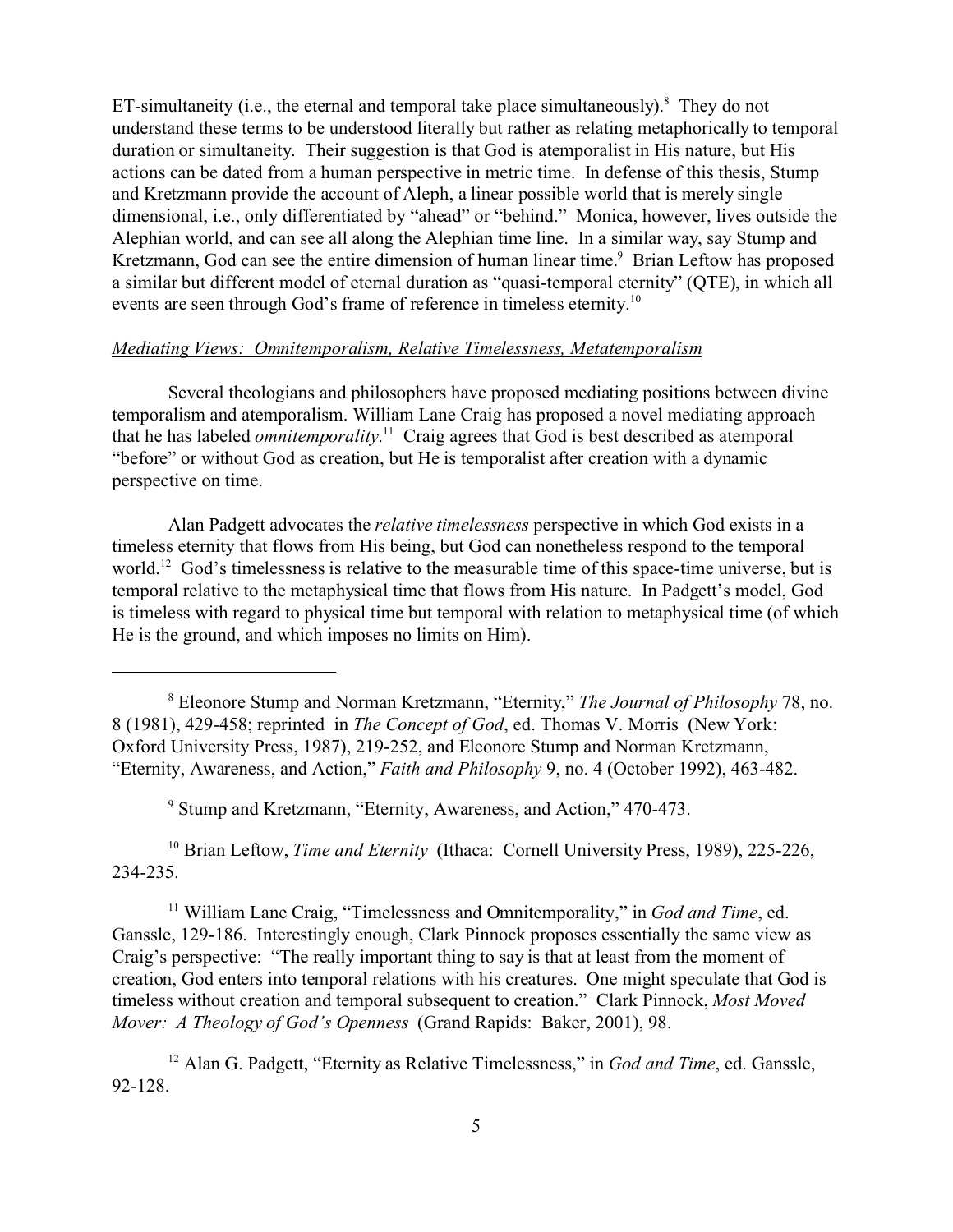Jack Cottrell has proposed a similar view that he labels *metatemporalism*. <sup>13</sup> In Cottrell's model, God is *tempontological*, that is, God's "very essence is temporal; time is an attribute of his being . . ."<sup>14</sup> God is temporal in His essence both prior to creation and in His transcendence. Cottrell thus rejects Craig's proposal that God was atemporal before creation. But Cottrell does not fully endorse a robust temporalist account because "God is temporal, but he is not *merely* temporal. He is *metatemporal*. He both exists in time, *and* transcends time."<sup>15</sup> God transcends created time, which is finite, but is within eternal time or metatime, which is infinite. A strange corollary of Cottrell's proposal is that God does not have eternal foreknowledge, but is in fact oblivious of the actual universe until He experiences an expansion of knowledge that Cottrell calls a "noetic big bang."<sup>16</sup>

### *Temporalism/Sempiternalism*

A number of thinkers have described God as temporal, everlasting, sempiternital, or temporally eternal, including Samuel Clarke, Jonathan Edwards, Nelson Pike, Nicholas Wolterstorff, Peter Geach, J. R. Lucas, George Schlesinger, William Hasker, Richard Swinburne, William Rowe, and Amos Yong.<sup>17</sup> Nicholas Wolterstorff has advocated *unqualified divine temporality* with a corresponding tensed, dynamic, or "A theory" of time.<sup>18</sup> In this perspective, God is temporally eternal — infinite in duration and unbounded by the past and the future. The God of Scripture is intimately involved in time through creation, providence, and the incarnation. Timelessness arises from Greek philosophy, not the God of Scripture. Most Openness of God theologians assert that it is not meaningful to talk of God knowing the future because the future does not yet exist to be known.

 $14$  Ibid., 6.

 $15$  Ibid., 7.

 $16$  Ibid, 9-12.

<sup>&</sup>lt;sup>13</sup> Jack Cottrell, "Understanding God: God and Time," a paper delivered at the 2002 annual meeting of the Evangelical Theological Society in Toronto, available at http://www.cincybible.edu/seminary/academics/facpublications/Cottrell.pdf. This view differs from his previously published views on foreknowledge.

<sup>&</sup>lt;sup>17</sup> Amos Yong, "Time and Eternity, Divine (Fore)knowledge and Creaturely Freedom: Historical and Contemporary Issues,"available online at http://www.bethel.edu/~ayong/OriginalForeknowledgePaper.doc

<sup>18</sup> Nicholas Wolterstorff, "Unqualified Divine Temporality," in *God and Time*, ed. Ganssle, 187-238.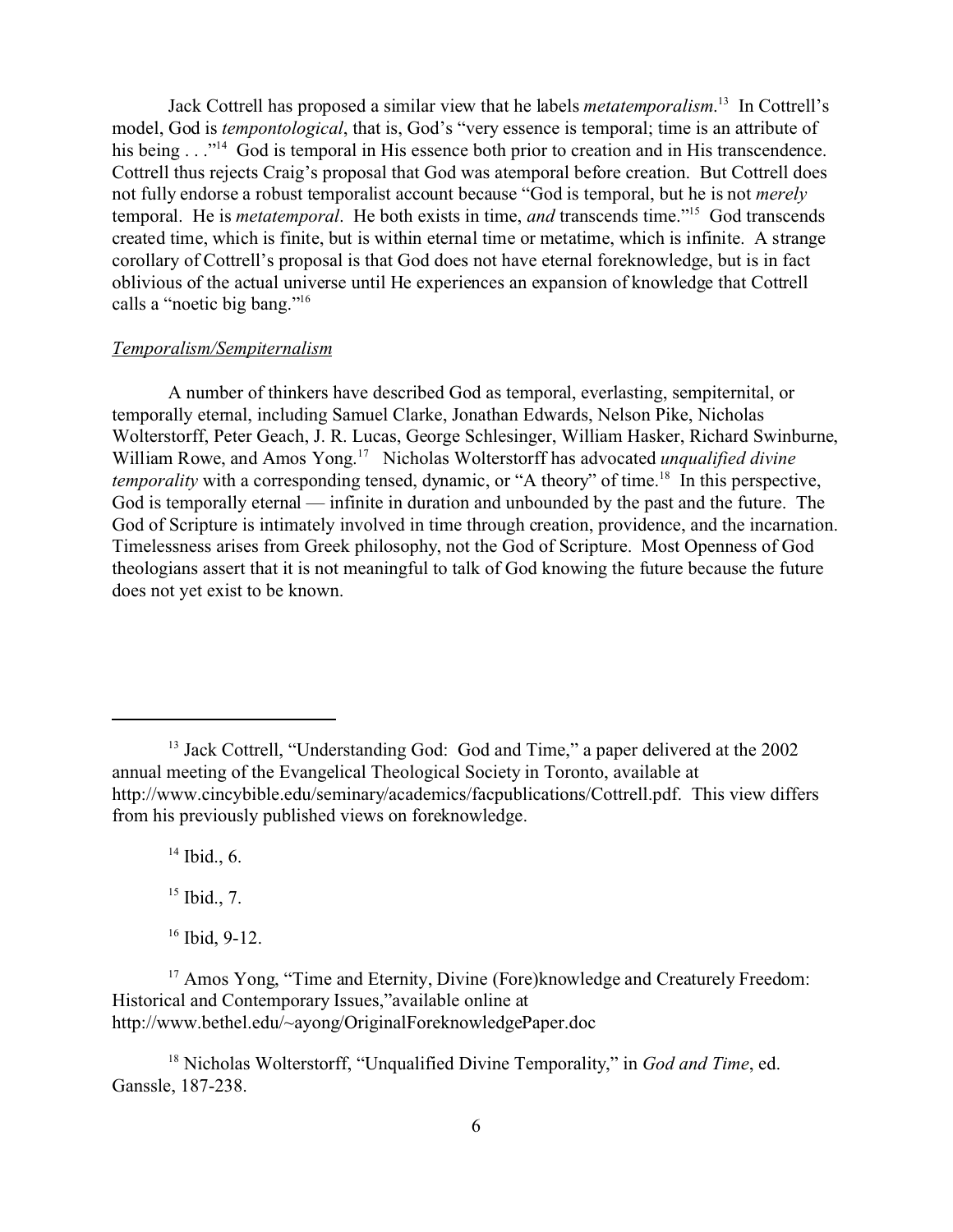# *Critique*

Each of these models cite biblical references that can be read as consistent with their perspective, but the biblical evidence alone is not so clear or precise as to decide the issue decisively. The biblical language of God as "eternal" or "everlasting" (1 Chr. 16:34-36; Ps. 44:13, 90:1-4, 93:2, 103:17; Isa 57:15; Heb. 1:10-12, 13:8) is claimed by both sides as support for their respective positions. Both sides affirm the biblical language that God was preexistent before the creation of the world (Gen. 1:1, Ps. 55:19, 139:16; Prov. 8:22-23; John 1:1-4, 8:58, 17:24; Col. 1:16-17). To determine the better of these two approaches, a judgment must be made on the basis of broader biblical and theological themes.

Likewise, it is difficult to separate these positions merely by appeal to logic. Each of these perspectives are presented by erudite thinkers who develop careful, logical arguments on behalf of that perspective. In the end, it may be intuitive judgments and personal commitments which determine each person's evaluation of these issues.

While I am attracted to many aspects of the atemporalist perspective, I am aware of its limitations, particularly as it has been advocated by Perfect Being theologians and by Paul Helm. The version of atemporalism that Paul Helm advocates is burdened with an overly rigid view of divine immutability and impassibility. Helm's extreme views result in at least the following four unhappy logical consequences, none of which are necessary to atemporalism:

- (a) *Temporal Indexicals and Omniscience* Helm is willing to give up a high view of divine omniscience because in his view God cannot know indexical measures of time or distinguish what events are currently happening. A plain reading of Scripture would not appear to be consistent with Helm's denial of a robust view of God's omniscience.
- (b) *God as Personal and Providential* Helm asserts that God does not actually relate to persons in time, but falsely represents Himself as doing so in ways that are not literally true. This false self-representation of God is inconsistent with the revealed nature of God in Scripture, particularly His personal nature, not to mention His holiness and righteousness. Such a God would be incapable of genuinely responding to prayer or being personally available to those who would worship Him.
- (c) *Creation ex nihilo* Helm denies creation of the world and time *ex nihilo*, proposing instead the possibility of the eternity of the universe. I agree with William Lane Craig that this is a subbiblical view of creation.
- (d) *Christology* Helm has theological problems related to a proper view of the incarnation and the Trinity which arise from his assertions that "[T]here was no time when the eternal God was not Jesus of Nazareth" and "[T]here is no time in which the Son of God exists in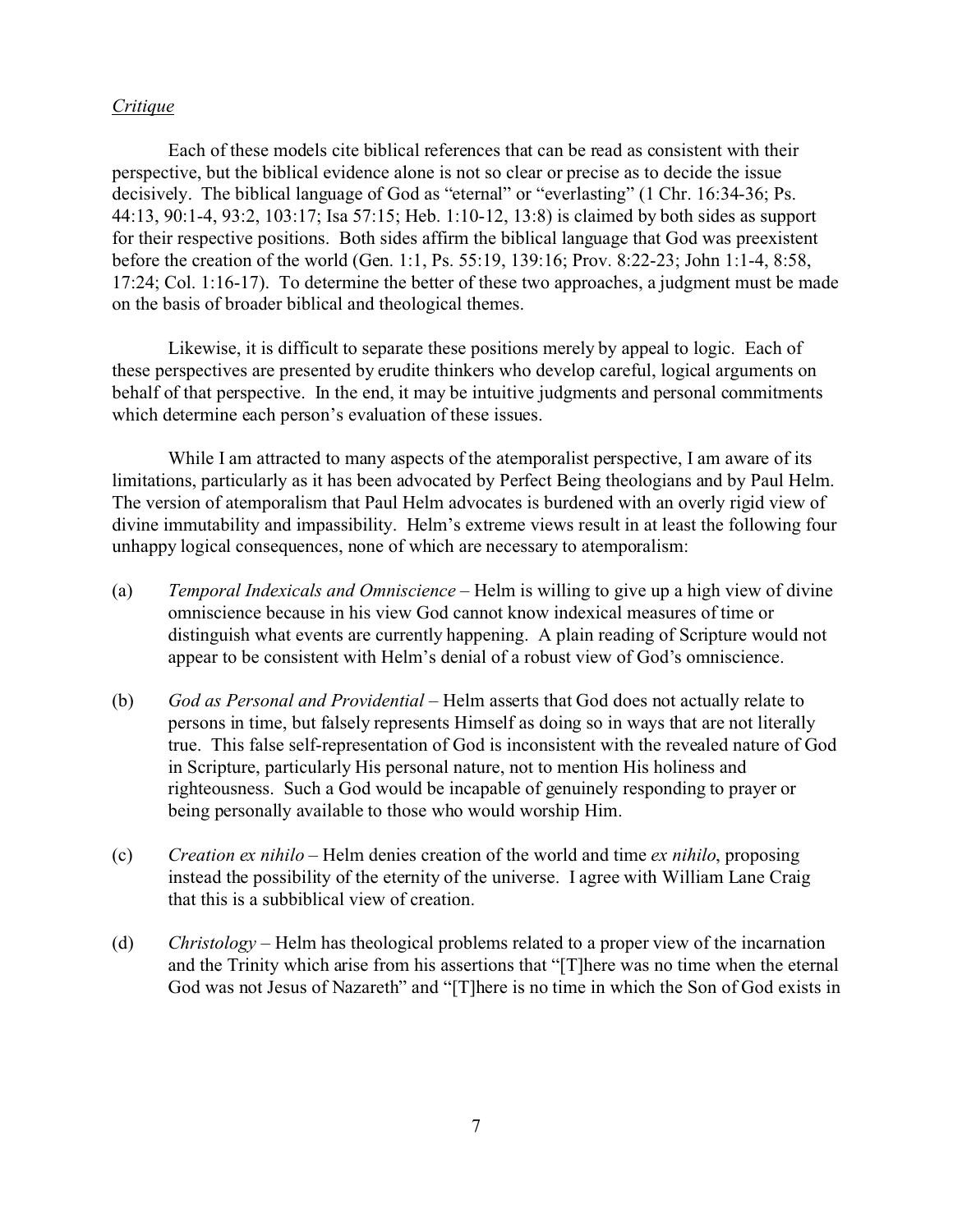a preincarnate form."<sup>19</sup> It would take a longer discussion to respond to these claims, but I believe that Helm's Christology is defective at several points.

The liability of imposing immutability and impassibility on the doctrine of God as Helm and some Perfect Being theologians present them is that it places constraints on the freedom and sovereignty of God. God seems to be depicted as a preprogramed computer rather than a personal Being capable of free action. The intent of these theologies, of course, is exactly the opposite – to separate God from the mundane characteristics of the physical world. There are significant scriptural reasons for rejecting impassibility; indeed, to endorse such a position one must reinterpret as anthropomorphisms numerous scriptural passages that explicitly describe God as expressing emotion. In fact, however, theologians who endorse impassibility tend to arrive at the doctrine more as the result of a logical construction than from biblical exegesis. There is more scriptural evidence for immutability than for impassibility, but these can be read as affirming that God is unchanging in His nature. He is not a "god in a box" who is as unresponsive as Baal was to his prophets on Mount Carmel. He is a personal Being who is responsive to the various actions of His free creatures. Perhaps the best way of communicating this dimension of God's nature is to refer to it, as Millard Erickson labels it, the "constancy" of God.<sup>20</sup> This language retains the personality and freedom of God without sacrificing His consistency and faithfulness.

Beyond problems of immutability and impassibility, atemporalist approaches are difficult to square with a robust affirmation of the incarnation. The Word that become flesh in Jesus Christ breaks all the rules for Perfect Beings. Assuming that one affirms that Jesus was fully divine during His incarnation, the reality of a doctrine as important as the incarnation is powerful counterevidence to the claims of Perfect Being theology.

My disagreement with temporalist approaches, including the mediating views of Craig, Padgett, and Cottrell which include strong temporalist notions, is their portrayal of God as being circumscribed by time. If God were circumscribed by time, it would seem that He would be limited by space and the other dimensions as well, and would thus not truly be God in the perfection described in Scripture. God is the Creator of time and space, not the product of time and space. Even Craig's proposal that God is temporal after creation suggests that God somehow changes in His nature or essence after creation. God might appear to change from a human perspective, but not from the perspective of eternity.

<sup>19</sup> Paul Helm, "Divine Timeless Eternity," in *God and Time*, ed. Ganssle, 54, 55. See also Paul Helm, *Eternal God: A Study of God without Time* (Oxford: Clarendon, 1988).

<sup>20</sup> Millard Erickson, *Christian Theology* (Grand Rapids: Baker, 1985), 278-281.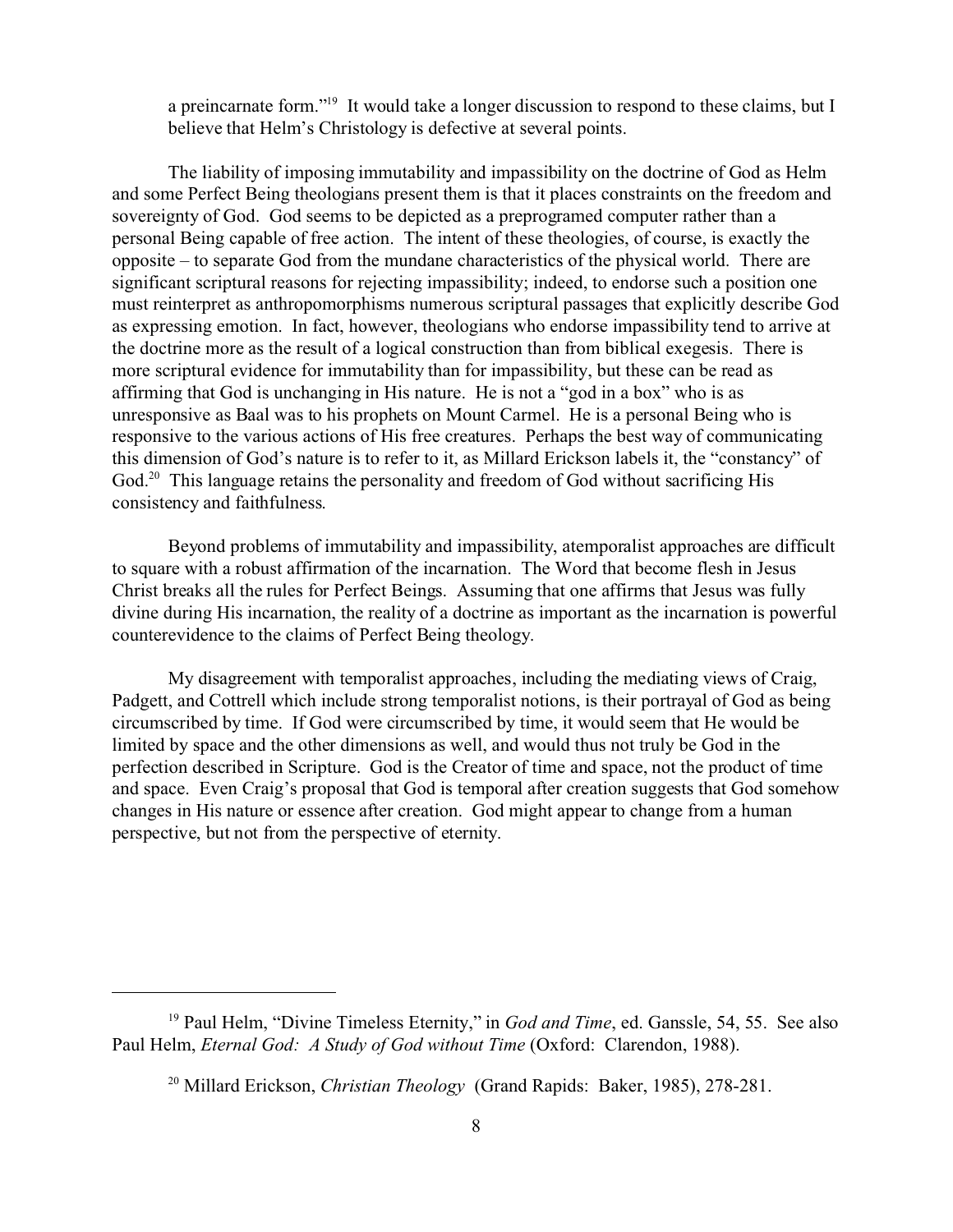# *A Transdimensional Account of Time, the Nature of God, and Providence*

I am proposing the term *transdimensionality* to describe God's relation to the created world.. What I hope to convey by this term is that God in His essence is timeless, not subject to any of the temporal or spatial limitations of the four dimensional world that He created (apart from the voluntary *kenosis* of some of these qualities in the incarnation of Jesus Christ). God is the Author of dimensions, not subject to them. He can enter into dimensions, as He did in various epiphanies and most clearly in the incarnation. But this entrance is as the Owner of the vineyard, not as a slave. The owner of the vineyard might be in the "far country," but can return to the vineyard He dug at any point in time (Matt. 21:33-41). Transdimensionality suggests that God is beyond time but is no stranger to time. He is *omnitemporal* – not in the sense that Craig used it, but in parallel with the other qualities of God's transdimensionality, including His omnipresence, omniscience, omnipotence, and omnibenevolence. Just as by affirming God's omnipresence we do not mean that God is entirely located in any particular physical space, so God's omnitemporality does not imply that He is located at any point in time. But an omnitemporal, omnipresent God can be anywhere at anytime. The world dwells in the "B theory" of time, but God sees time from a perspective of eternity. While this transdimensional/omnitemporal approach is on the atemporalist side of the spectrum, it nonetheless attempts to avoid some of the problems posed by immutability and impassibility by some accounts, especially those associated with Perfect Being theology.

It is almost impossible for humans to imagine what it would be like to be transdimensional, because every aspect of our perception is guided and bounded by the dimensions of time and space. Every human analogy of God, though it may speak an important truth about God, has its limitations. Human analogies tend to break down particularly as they attempt to describe God's essence, because He is *sui generis*. To be one of a kind necessitates by definition that one be unlike anything or anyone else. It is thus rather unfruitful to speculate about what God's experience of time might be like. As difficult as it might be to imagine what the experience of another created being with different perceptual apparatus (such as a bat) might be,<sup>21</sup> to grasp God's experience would be even more difficult because it is qualitatively different. His ways are not our ways, and His thoughts are not our thoughts (Isa. 55:8-9).

Nonetheless, we can only use creaturely analogies to communicate ideas, so I will propose an admittedly flawed analogy. When we travel, particularly international travel which crosses a number of time zones or even the international date line, we find time being metered by a different standard than we are accustomed. We may choose not to change our watches, perhaps to remind us of what time it is at home, and our bodies may not adjust to the new time zone for several days – the well-known jet lag effect. In a creaturely way, we may insist on "seeing' time from the perspective of the Central Time Zone, even if in Romania the same time is measured eight hours later. Likewise, God lives "outside" our time zone, indeed outside of time itself. But He can "synchronize" His activity with ours.

<sup>21</sup> Thomas Nagel, "What Is It Like to Be a Bat?," in *Readings in Philosophy of Psychology*, ed. Ned Block (Cambridge: Harvard University Press, 1980), 1:159-168.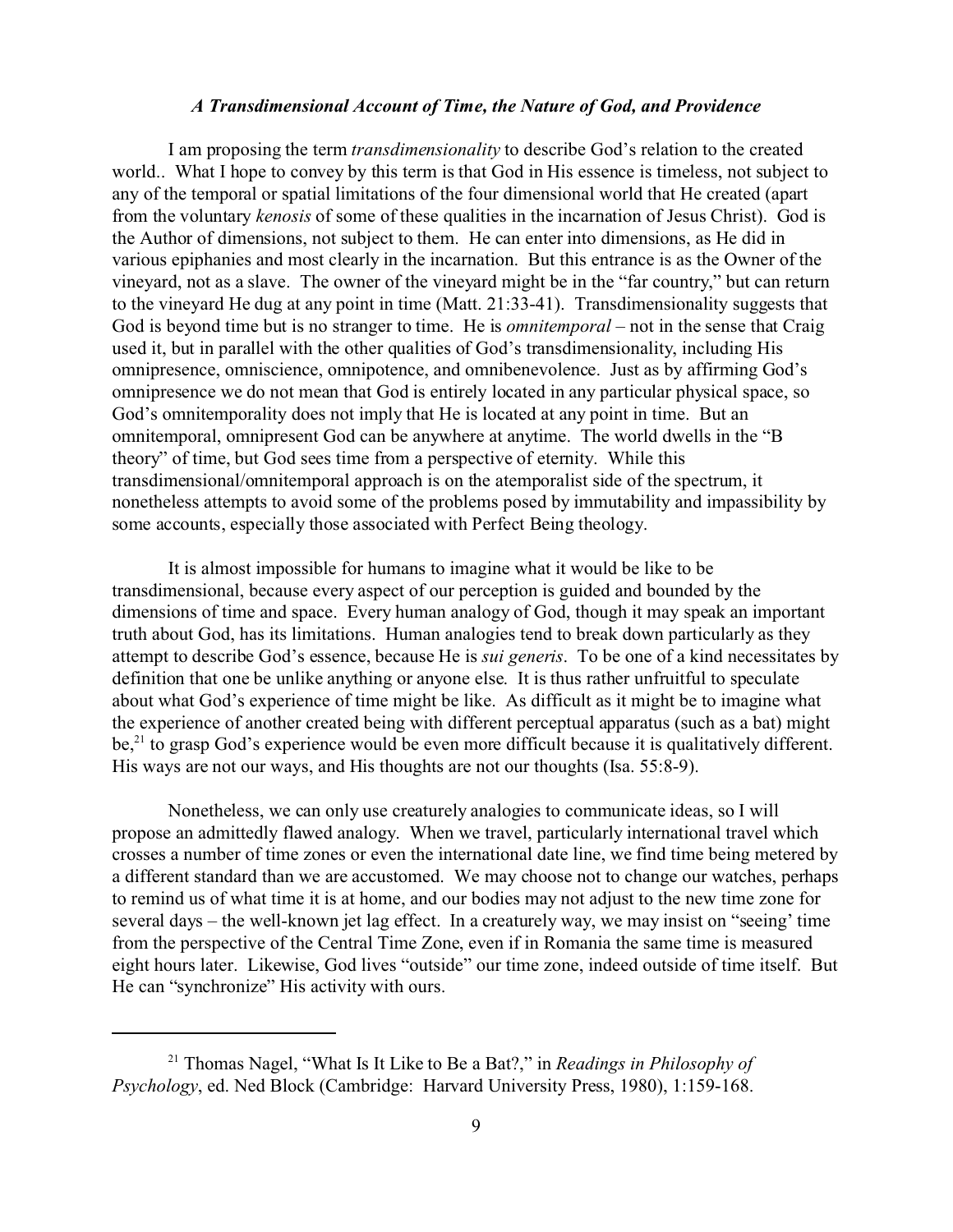I am largely in agreement with the thrust of Stump and Kretzmann's proposal in which God possesses a distinctive and eternal simultaneity in relation to time. Like Monica who sees all of Aleph in a single glance because she is not limited to Aleph's single dimension, God is not limited by our four dimensional world. The "ET-simultaneity" concept has been roundly criticized by a number of philosophers as incoherent and explanatorily vacuous, $^{22}$  however, Stump and Kretzmann have modified their proposal in such a way as to avoid many of these criticisms.<sup>23</sup> There may still be some useful refinements that could be made to their language, such as Padgett's suggestion that they use the nomenclature of "timeless coexistence" in order to avoid the confusion with more their temporally laden terminology.<sup>24</sup>

This may be a case, however, that the critics are wrong. The authors who contribute to this literature are analytic philosophers of some ilk who propose logical arguments in support of their positions. They criticize Stump and Kretzmann for utilizing temporal terms in reference to eternity and for misapplying the concept of "frame of reference" in Einstein's Theory of Relativity. It may be that a flaw in the approach of many thinkers to this subject is that they share the presupposition that the answer to the relation of God and time is comprehensible, following the laws of human logic and science. But to do so seems to put God in a box – to expect to apply the laws of logic and science to God in a precise and uniformitarian fashion. God is not illogical, but neither does He conform neatly to human rules and concepts.

But is the intersection of God and nature not precisely where we should expect to see such an aberration? Are not many of our most cherished theological affirmations about the nature of God expressed as a paradox or a tension – such as the concursive action of God in inspiring human authors to write the Bible as a divine-human book, the paradoxical way that God

<sup>23</sup> See Eleonore Stump and Norman Kretzmann, "Atemporal Duration: A Reply to Fitzgerald," *The Journal of Philosophy* 84 (1987), 214-219; and especially their "Eternity, Awareness, and Action."

<sup>22</sup> All four of the contributors to *God and Time*, ed. Ganssle, criticized Stump and Kretzmann – Paul Helm (36-37, 111, 161), Alan Padgett (94-95, 99-101), William Lane Craig (141-145), and Nicholas Wolterstorff (171). More extensive criticisms are voiced by Stephen Davis, *Logic and the Nature of God* (Grand Rapids: Eerdmans, 1983), 20; Paul Fitzgerald, "Stump and Kretzmann on Time and Eternity," *The Journal of Philosophy* 82 (1985), 260-269; Helm, *Eternal God*, 32-33; William Hasker, *God, Time and Knowledge* (Ithaca: Cornell University Press, 1989), 164-166; Leftow, *Time and Eternity*, 170-171; Delmas Lewis, "Eternity, Time and Tenselessness," *Faith and Philosophy* 5, no. 1 (1988), 72-86; and "Eternity Again: A Reply to Stump and Kretzmann," *International Journal for Philosophy of Religion* 15 (1984):74- 76; Herbert Nelson, "Time(s), Eternity, and Duration," *International Journal for Philosophy of Religion* 22 (1987), 3-19; Katherin A. Rogers, "Eternity Has No Duration," *Religious Studies* 30 (March 1994), 1-16, reprinted in Katherin A. Rogers, *An Anselmian Approach to God and Creation*, Studies in the History of Philosophy, vol. 44 (Lewiston: Edwin Mellen, 1997); and John C. Yates, *The Timelessness of God* (Lanham: University Press of America, 1990), 128-130.

<sup>24</sup> Padgett, "Relative Timelessness," in *God and Time*, ed. Ganssle, 94-95.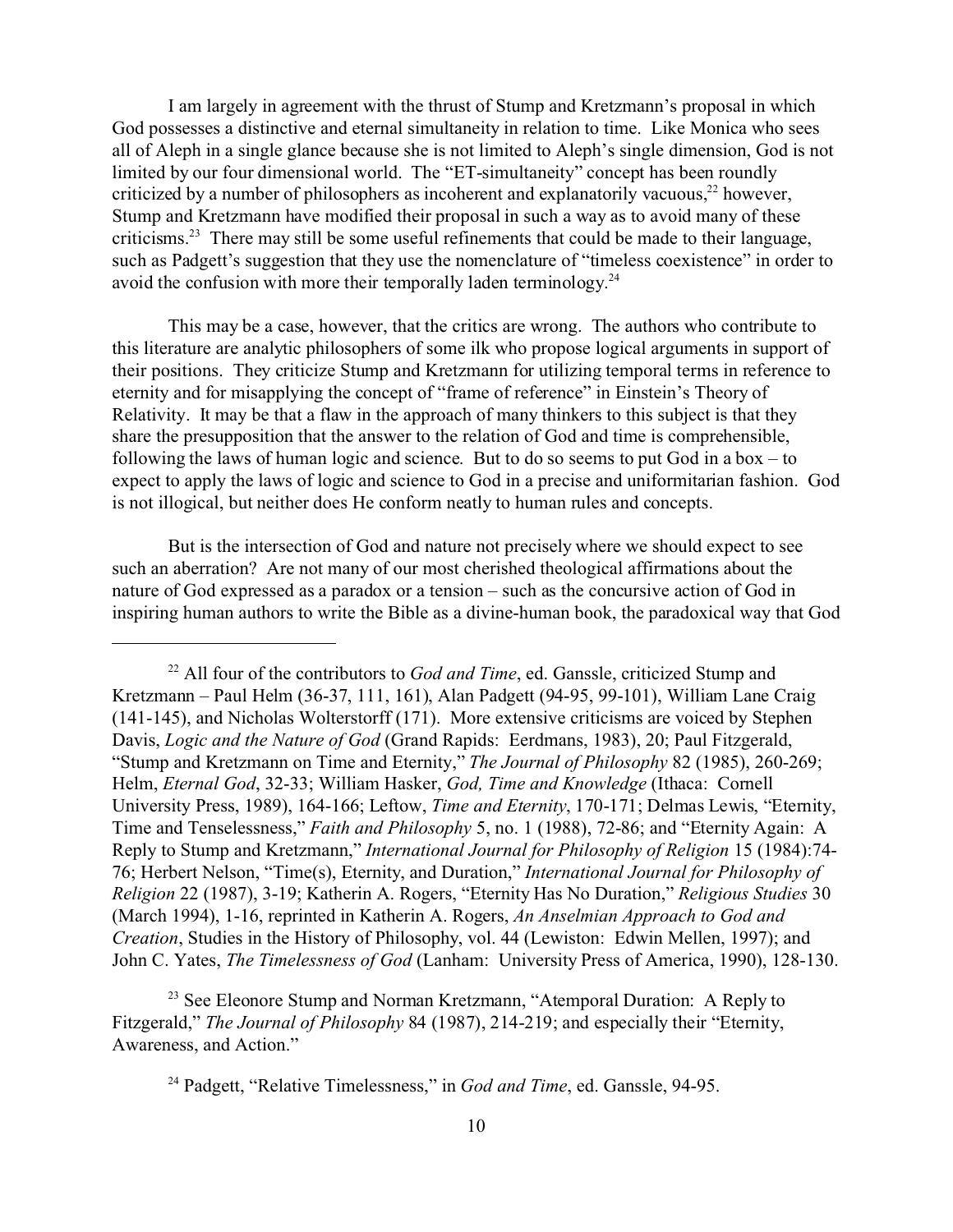sovereignly ordains and yet also allows human participation to be meaningful, and ultimately in the Savior who was both God and man? God in His omnipotence is both immanent and transcendent. God in his omniscience has exhaustive foreknowledge without causally limiting human freedom. God in His omnipotence is capable of controlling all things and yet allows sinful rebellion to occur with silence. God in his omnibenevolence loves all people, and yet allows evil and suffering. So why should we be amazed that there would be what appears to human logic to be an aberration about the topic of God's relation to time? One is always in danger of making a category mistake when applying scientific principles or rules of human logic rigidly in dealing with the nature of a God who is *sui generis*. Perhaps the answer to God's relation to time is a mystery bound up in the eternity of God that can only be affirmed by faith. We are not left totally in the dark, however, because Scripture does present us with some information about God's nature.

Transdimensionality, then, affirms God as the Creator of time and the Lord of time. He is a God of order, and thus time is consistent with His nature and flows from His nature. God is not timebound, however. It is even somewhat misleading to speak of God as existing in metatime, infinite time, or absolute time (as do Newton, Craig, and Cottrell) except as a metaphor, because time is uniquely associated with the timespace continuum that is our universe. Time had a beginning at creation, and it will have an end in the eschaton.

We in Western culture tend to view time in a linear perspective, in which time is a tough taskmaster, a bomb with a ticking clock. In the last minutes of a close basketball game, each shot and each defensive move makes a great deal of difference. In the world of the Spirit, the problem with sin and the law is ultimately time – i.e., the clock is ticking and the end is coming. If we saw time in the cyclical pattern of the Hindus – the endless cycle of *samsara* – it wouldn't matter if we were behind by 100 points in that basketball game, there would still be plenty of time to change things. Religiously speaking, we would have all eternity to come to the truth. But in eternity, time loses this immense significance. If we don't do it today, we can do it a thousand years from now, because a day truly will be like a thousand years. So applying temporal terms to eternity and to God is a category mistake. From God's perspective in eternity, time has lost its sting (1 Cor. 15:55-57).

God exists in eternity in a way that mysteriously coexists synchronously with time from a human perspective. Just as the children in C. S. Lewis's classic *The Lion, the Witch, and the Wardrobe* go in and out of the wardrobe into Narnia, so God can "go in and out of time" (the quotations denote metaphorical language). The "window" or "door" through which He "goes in and out of time" is a mystery, but Scripture gives us sufficient evidence that God actually and genuinely interacts with His creatures. Like the Alephians, we are one dimensional people locked in the forward gear of the arrow of time. But God has the perspective of eternity, and thus He sees in ways that are not accessible to us.

God can "see" the future from His perspective in eternity, and thus He has exhaustive foreknowledge of the future events of free persons. Part of God's omniscience includes Molinist middle knowledge and knowledge of counterfactuals, but this is essentially surplus knowledge because He also knows what actual choices his creatures with libertarian freewill will make.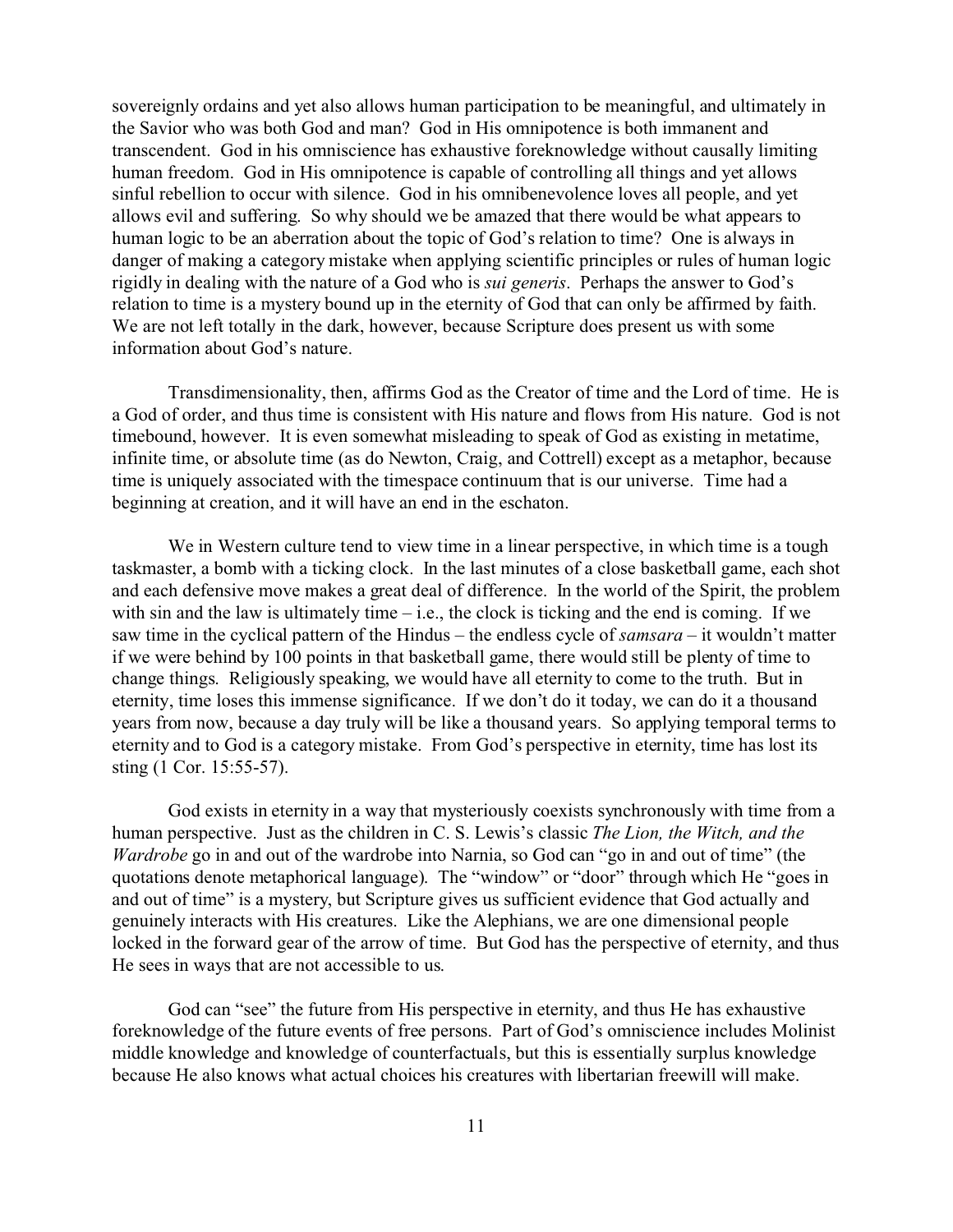Foreknowledge is noetic rather than causal; He does not normally force or compel human choices. I am affirming what Paul Helm calls *O-foreknowledge*, the view that God can know an event ahead of time without bringing it about, not *A-foreknowledge*, in which God foreknows by virtue of the fact that He has ordained or ensured that the event will come to place.<sup>25</sup>

Like a child who is playing with a large toy train set layout – moving cars, fixing parts, adding new things to the scene, and picking up after disasters – God is "above" or "beyond" our world, but can step into our world at any moment. Based on His exhaustive foreknowledge, God intervenes regularly in human affairs. God is free and sovereign, but He chooses to allow persons to exercise a limited libertarian freewill.<sup>26</sup> God is real and personal, accessible through prayer, upholding the created world and time through His providential care, and intervening in history at kairotic moments.

 $25$  Tiessen, 252.

 $26$  My approach to action theory is in essential agreement with a chastened libertarian freedom model advocated by Hugh McCann, in which deliberation yields decision and intention formation, which in turn leads to execution of intention. From his voluntarist perspective, "Intentions do frequently accord with strongest desires, and they frequently accord with judgments of what is best. The problem is, however, that strongest desire and best judgment may be out of accord with each other, and then intention can go either way." McCann, "Intrinsic Intentionality," *Theory and Decision* 20 (1986), 252. McCann warns against the reductionism of causally deterministic accounts of action that "do not allow for independent mental states of intending, but rather seek to reduce intention to other states, often a combination of desire and belief which, when they cause behavior of an appropriate kind, are held to issue in an intentional action." McCann, "Intrinsic Intentionality," 247. For more on the McCannian model of action theory, see also his *The Works of Agency: On Human Action, Will, and Freedom* (Ithaca : Cornell University Press, 1998); "Rationality and the Range of Intention," *Midwest Studies in Philosophy* 10 (1986), 191-211; "Settled Objectives and Rational Constraints," *American Philosophical Quarterly* 28, no. 1 (January 1991), 25-36; "Volition and Basic Action," *The Philosophical Review* 83 (October 1974), 451-473; and "Trying, Paralysis, and Volition," *The Review of Metaphysics* 28, no. 3 (March 1975), 423-442.

Nozick's analogy of legal precedents resonates well with what we find to be true phenomenologically:

The weights of reasons are inchoate until the decision. The decision need not bestow exact quantities, though, only make some reasons come to outweigh others . . . . The bestowed weights . . . set up a framework within which we make future decisions, not eternal but one we tentatively are committed to. The process of decision fixes the weights reasons are to have. The situation resembles that of precedents within a legal system; an earlier decision is not simply ignored though it may be overturned for reason. Robert Nozick, "Choice and Indeterminism," in *Agents, Causes, and Events* (New York: Oxford University Press, 1994), 103.